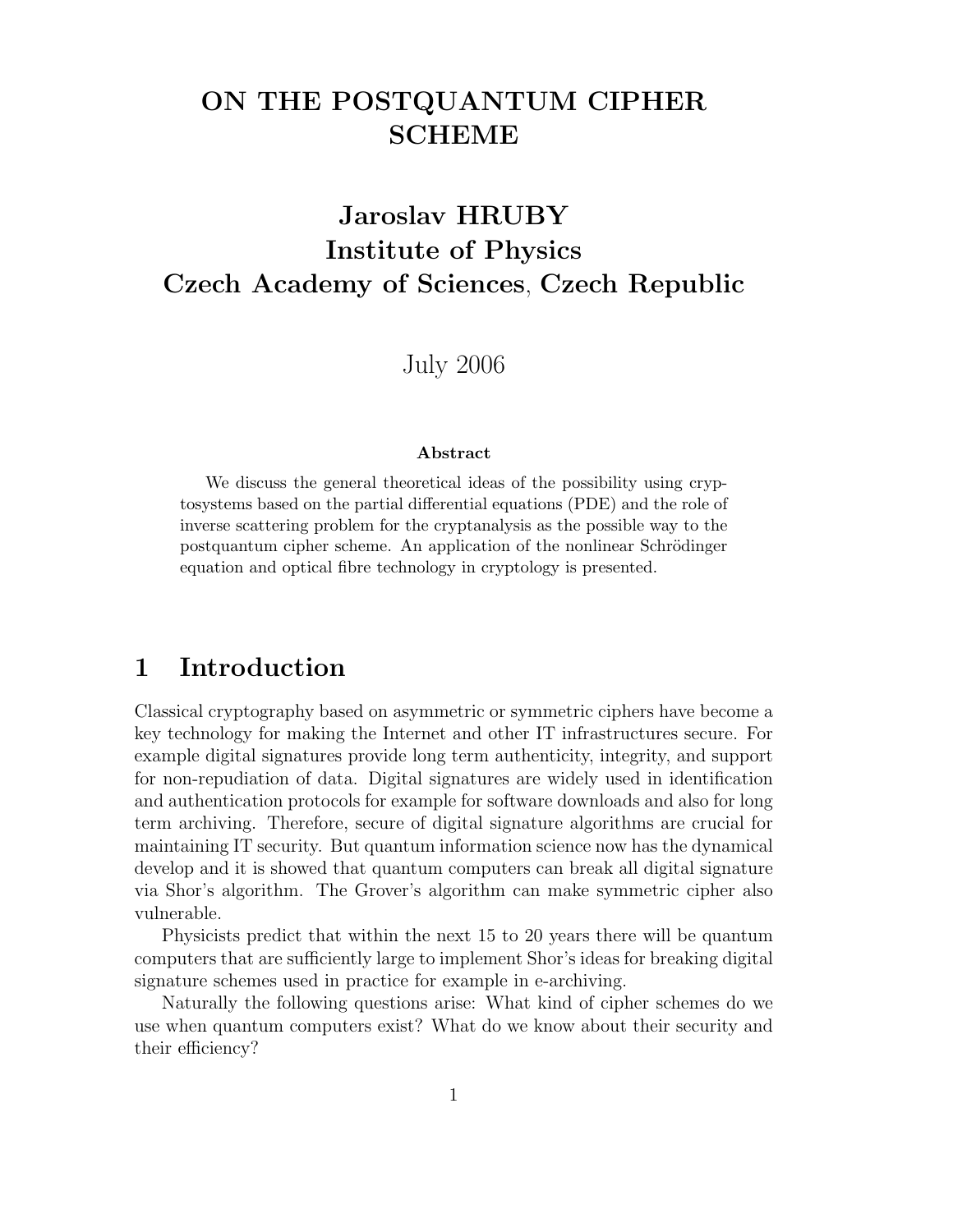Here we have to design a postquantum cipher schemes based on continuous mathematics and to investigate their security and efficiency.

In cryptology the conventional way is using the discrete mathemathics to obtain the information security. It is obviously connected and limited via electronic technology.

Unconventional way in this direction is using ideas related to ill-posed problems in differential equations, which can describe an evolution.Such evolution eqs. very often describe the physical systems and it can give the way to the crypto-techniques, which are based on the purely analog methods.

Today these methods are available in optoelectronics and nonlinear optics  $[1, 2, 3].$ 

The nice idea of cryptosystems based on an analog of heat flow was firstly presented by G.R.Blakley in the work [4].

There was demonstrated the feasibility of using cryptosystems on a circle of hard problems arising in the theory of PDE. There was shown why it is hard to avoid the use of nonlinear pseudoparabolic PDE and the possibility of nonlinear boundary conditions in formulating such a cryptosystem. The feature of this approach is its neutrality between continuous or discrete messages and using purely analog methods.

The aim of this paper is a discussion of cryptosystems based on nonlinear PDE from the point of view of inverse problems, which are crucial for cryptanalysis of these cryptosystems.

For example an inverse problem for the heat eq. was solved [5], and it can break cryptosystems, and it can break cryptosystems, based on an analog of heat eq. expeditiously.

We want to remaind the role of the Inverse Scattering Transform (IST) method for obtaining the solitonic solutions of certain nonlinear PDE and their application for cryptology.

We also mention the natural extension of cryptosystems based on nonlinear PDE to multidimensional or vector case.

An interesting role in such an application of the nonlinear Schrödinger eg. (NLS) is presented and connection with optoelectronics technology is shown.

### **2 A review of basic ideas on PDE and the role of nonlinearity**

Following interesting work [4] we simply speak of encoding and decoding a message  $f$ , it is a function

 $f: D \to C$ ,

whose domain D and codomain C have some useful structure, usually grouptheoretic.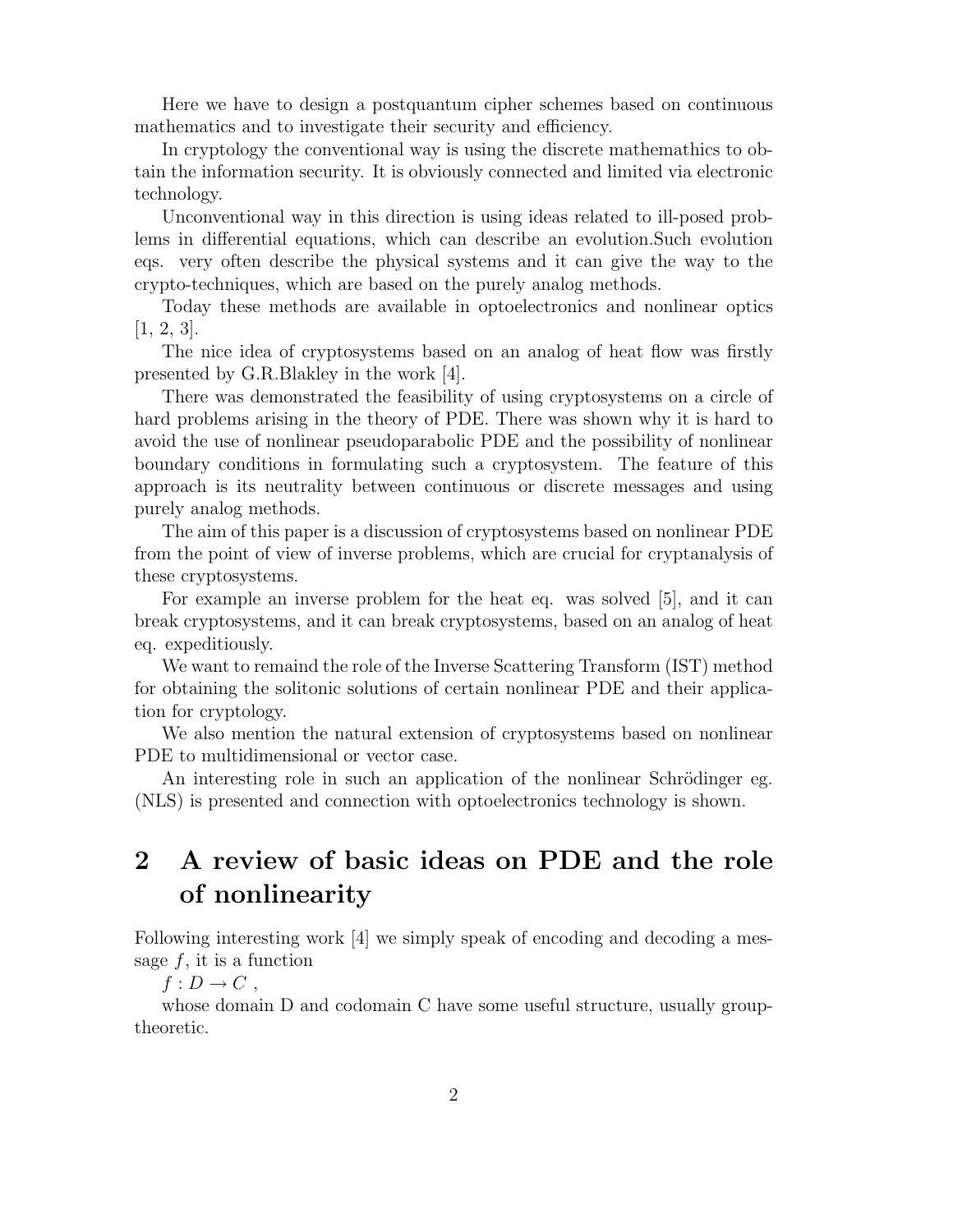An encode, decode pair  $(c, d)$  is a pair of functions:

 $c: C^D \to E, d: E \to C^D$ ,

where E is some appropriate set of encoded messages and  $d(c(f)) = f$ , or at least such that  $d(c(f))$  is usually fairly near f. Consider for simplicity an encode map  $C: R(0,1) \to R(0,1)$ .

The encoding process stars via choosing the governing evolution equation, which can have for example the form of pseudoparabolic eq.:

$$
(L-I)u_t + Lu = 0,\t\t(1)
$$

where  $u(x, t)$  is a function whose domain is semiinfinitive strip  $\langle 0, 1 \rangle \times \langle 0, \infty \rangle$ ; I is the identity map, L is the linear operator

$$
Lu = (K_1 u_x)_x - K_2 u \tag{2}
$$

in which  $K_1 = K_1(x)$ ,  $K_2 = K_2(x)$  play the role of key material and  $K_1(x)$  is strictly positive for every  $x \in (0, 1)$ . The notation  $u_t = \partial_t u, u_x = \partial_x u$  is used (see [4] for more details).

The plaintext message f is the initial condition of eg.(1)for  $t = 0$  (the beginning of the evolution eq.)

$$
f(x) = u(x,0), x \in \langle 0,1 \rangle \tag{3}
$$

and the encoded text g corresponding to the  $f$  is just the restriction of the solution u to the set  $\{(x, t), t = 1\}$ :

$$
g(x) = u(x, 1), x \in \langle 0, 1 \rangle. \tag{4}
$$

The encoding process via eq.  $(1)$  has good cryptographical symptoms as intersymbol dependence, smearing and this process appears a one-way function especially, if the ordinary boundary condition

$$
u(0,t) = u(1,t) = 0, t \ge 0
$$
\n<sup>(5)</sup>

is generalized to the nonlinear form.

Of course, if we want to make the process more cryptographically strong, we have to put the nonlinear term on the right side of the eq.(1). In such a way the encoding process cryptographically strong is realized via the nonlinear PDE. We have to take the governing eq. and the nonlinearities resistible to inverse methods and computerised inversion of data. It will be explain in the next section.

At first we repeat some basic facts.A designated decoder knowing the type of nonlinear PDE, the form of L, the boundary condition and the encoded message  $g(x) = u(x, 1)$  can hope to recover a good approximation to plaintext message  $f(x) = u(x, 0)$  by the following way:

Let us suppose a pseudoparabolic PDE

$$
u_t + (L - I)^{-1}Lu = 0,\t\t(6)
$$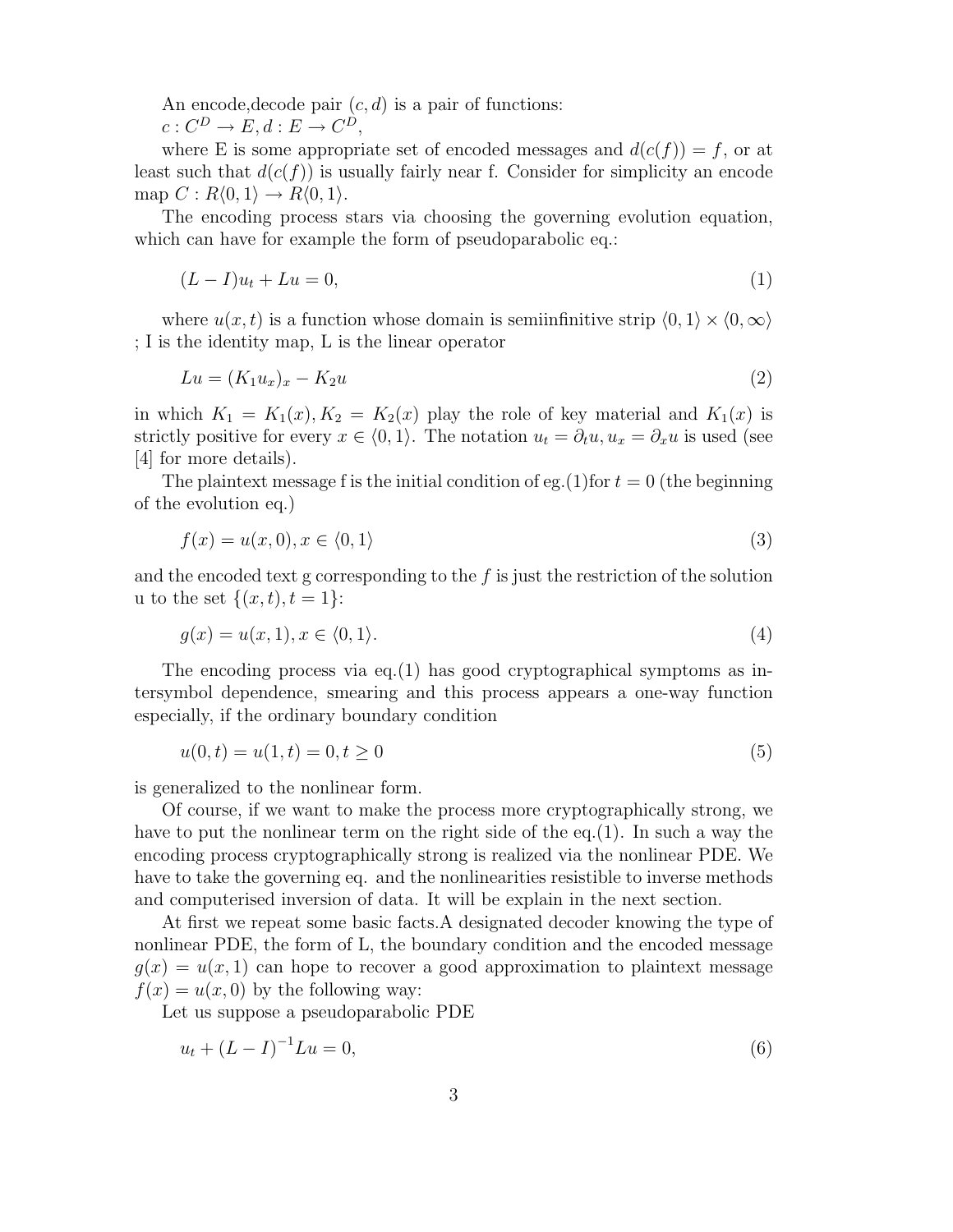where the operator  $(L - I)^{-1}L$  has an extension to a bounded operator on all of L<sup>2</sup> or of  $C^{0+\alpha}$  on Sobolev space  $H_0^{-1} \cap H^2$  or Schauder space  $C_0^{-2+\alpha}$  and the operator  $(L - I)$  turns to be invertible if  $K_2(x) \geq -1$ .

Coupled with the boundary condition (5) and the initial condition (3) the eq.(6) has the solution

$$
u(x,t) = exp[-t(L - I)^{-1}L]f(x) = exp[-tA]f(x),
$$
\n(7)

where  $\{exp[-tA]; t \in \Re\}$  is a group of operators generated by A.

The plaintext message

$$
f(x) = u(x,0) = exp[0]f(x),
$$
\n(8)

gives rise to the cryptext message

$$
g(x) = u(x, 1) = exp[-A]f(x),
$$
\n(9)

and vice versa:

$$
f(x) = exp[A]g(x),
$$
\n(10)

Under the substitution

$$
u(x,t) = exp[-t]v(x,t),
$$
\n(11)

the eq. (6) becomes

$$
v_t + (L - I)^{-1} v = 0,\t\t(12)
$$

Noting that  $v(x, 0) = f(x)$  and  $g(x) = exp[-1]v(x, 1)$  we can see from eq.(12):

$$
v(x,t) = exp[-t(L - I)^{-1}]v(x,0),
$$
\n(13)

and

$$
g = exp[-(L - I)^{-1} - 1]f = exp[-1]exp[-(L - I)^{-1}]f,
$$
\n(14)

and since  $\Lambda = -(L - I)^{-1}$  is a bounded operator

$$
g = exp[-1](\sum_{k=0}^{\infty} \frac{\Lambda^k}{k!})f.
$$
\n(15)

The action

$$
\Lambda f = -(L - I)^{-1} f = \int_0^1 G(x, s) f(s) ds,
$$
\n(16)

where  $G(x, s)$  is the Green function. So g can be computed by truncating the exponential series and the k-th term of this series consists of k consecutive integration of the function  $f(s)$  with  $G(x,s)$ , depending on the key material. It is this integration process that provides the "smearing" of the function  $f(x)$ .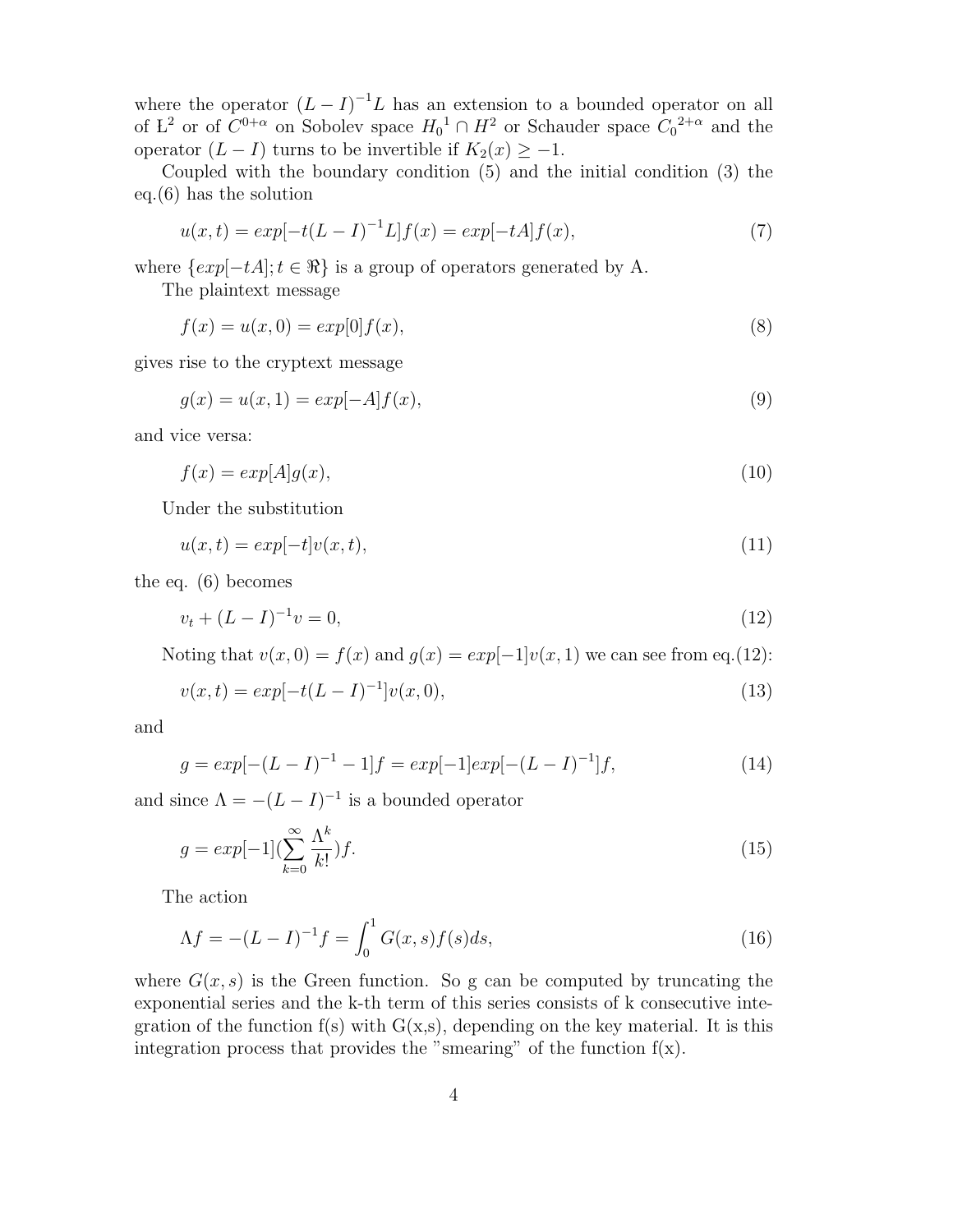The nonlinear case of eg.(1) has the form

$$
(L - I)u_t + Lu = F(u),\tag{17}
$$

with the boundary condition

$$
u_x + K_3(t)u = K_4(t),
$$
\n(18)

where  $K_3$  and  $K_4$  could form a part of key material and they could also be made nonlinear.

The eq.(17) has the form

$$
u_t + Au = (L - I)^{-1}F(u) = \tilde{F},
$$
\n(19)

where  $\tilde{F}$  depends on  $(x, t, u, u_r)$ .

The eq.(17) has the solution

$$
u_t = exp[-tA]f + \int_0^t exp[-(t-\tau)A]\tilde{F}(u(\tau))d\tau.
$$
\n(20)

It represents a nonlinear integral eq. for  $u(x, t)$  whose free term is  $exp[-tA]f$ and whose kernel is  $exp[-(t - \tau)A]F$ . This can be solved by the method of succesive approximation under mild conditions on the function  $F$  (smoothness in x,t, Lipschitz continuity in the variable  $u, u_x$ ):

$$
u_0(t) = exp[-tA]f,\t\t(21)
$$

$$
u_{n+1}(t) = u_0(t) + \int_0^t exp[-(t-\tau)A]\tilde{F}(u_n(\tau))d\tau,
$$
\n(22)

for  $n > 0$ .

In practise a finite difference scheme [6] would be used and the nonlinear term would be evaluated by succesive approximation in a subloop. The possibility of recovering a function  $F$  from measurements of f, g pairs lies for most cases outside the scope of present research in the area of undetermined coefficients problems in PDE.

For some cases of nonlinear PDE there exists "complete integrability", which is normally associated with the identification of an infinite number of nontrivial conservation laws (integrals).

It would appear that such systems can be solved by the IST method, the scattering data of which may be shown to be related to the integrals [7,8].

The NLS eq. plays the crucial role for the application of nonlinear PDE in cryptology. The NLS eq. describes the evolution of the light wave in an optical fibre and can be written in the form [9]:

$$
2iE_x - \left(\frac{d^2k}{d\omega^2}\right)E_{tt} + \gamma E|E|^2 = 0,
$$
\n(23)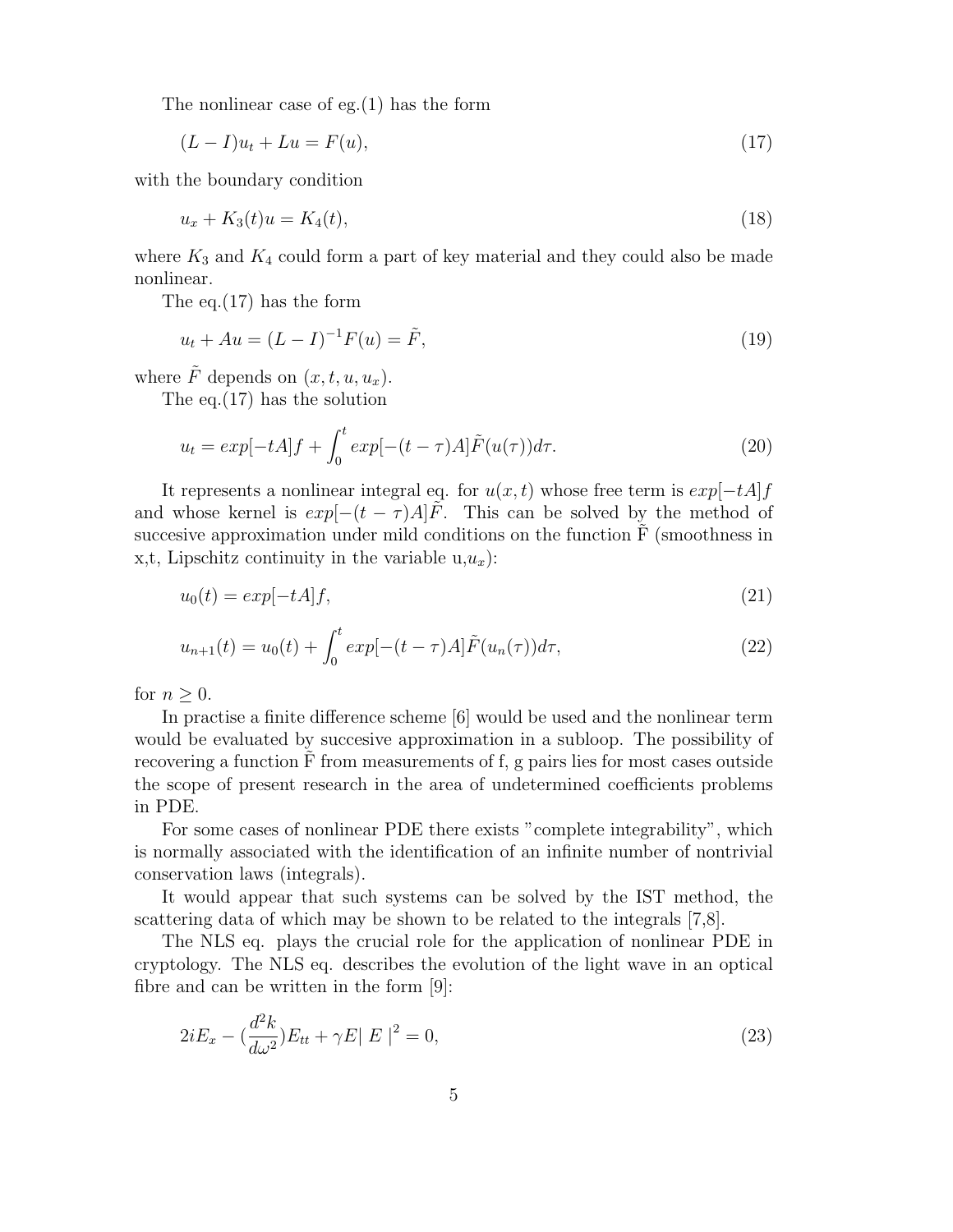where  $\gamma$  is a constant.

 $E(x,t)$  represents the field envelope and the nonlinear term  $F = \gamma E |E|^2$ arises from the field dependent refractive index  $n = n_0 + n_2 |E|^2$ .

The important role plays the coefficient  $\left(\frac{d^2k}{d\omega^2}\right)$  if the optical wavelength  $\lambda =$  $\frac{2\pi}{k}$  of the carrier frequency is such that  $\left(\frac{d^2k}{d\omega^2}\right)^2 < 0$ . In this case there appear the solitonic solutions [2] of NLS eq.(23). This will be discussed later and it is connected with IST.

For encoded and decoded messages eq.(23) can play the crucial role with an application of optical phase conjugation [1], where optical fibre can be used as an analog of operators c and d.

Now we shall concentrate on general inverse scattering problem, which can be useful for recovering the form of operator L.

#### **3 An inverse problem as a tool for codebrakers**

First we mention the role of IST for obtaining solutions of certain nonlinear PDE.

In 1811 the Fourier series was introduced to treat the diffusion eq. The IST method is an extension of the Fourier transform, when we regard the scattering data as the generalization of momentum space. It has been a unique method whereby the initial value problem of nonlinear evolution eqs. can be solved.

The IST method as expounded in the classic paper of Ablowitz et al [7], was seen essentially as an extension of the Fourier transform to certain nonlinear problems. As such it consists of the linear Zakharov-Shabat [9], which act as a direct transform to map the unknown solution of a nonlinear eq. on to a set of "scattering data", and the Marchenko eq., which acts as an inverse transform to reconstruct the solution from this data, using linear integral eq.

This IST method is useful for obtaining the solutions of certain nonlinear PDE as for example the NLS eq.

Here is also another inverse method namely the inverse scattering method. Namely this can be a useful tool for the selection of the cryptographically strong governing nonlinear PDE for cryptosystem.

As example we mention the heat eq. in the form [4]

$$
u_t - u_{xx} - q = 0,\t\t(24)
$$

The codebrakers using inverse method cam determine as unknown source (key material) in the heat eq. (24) from the overspecified data for certain types of function q [5].

Theoretically one can successfully use a system of PDE to built corresponding cryptosystem , but he must be sure that inverse method for such eqs. cannot determine their form.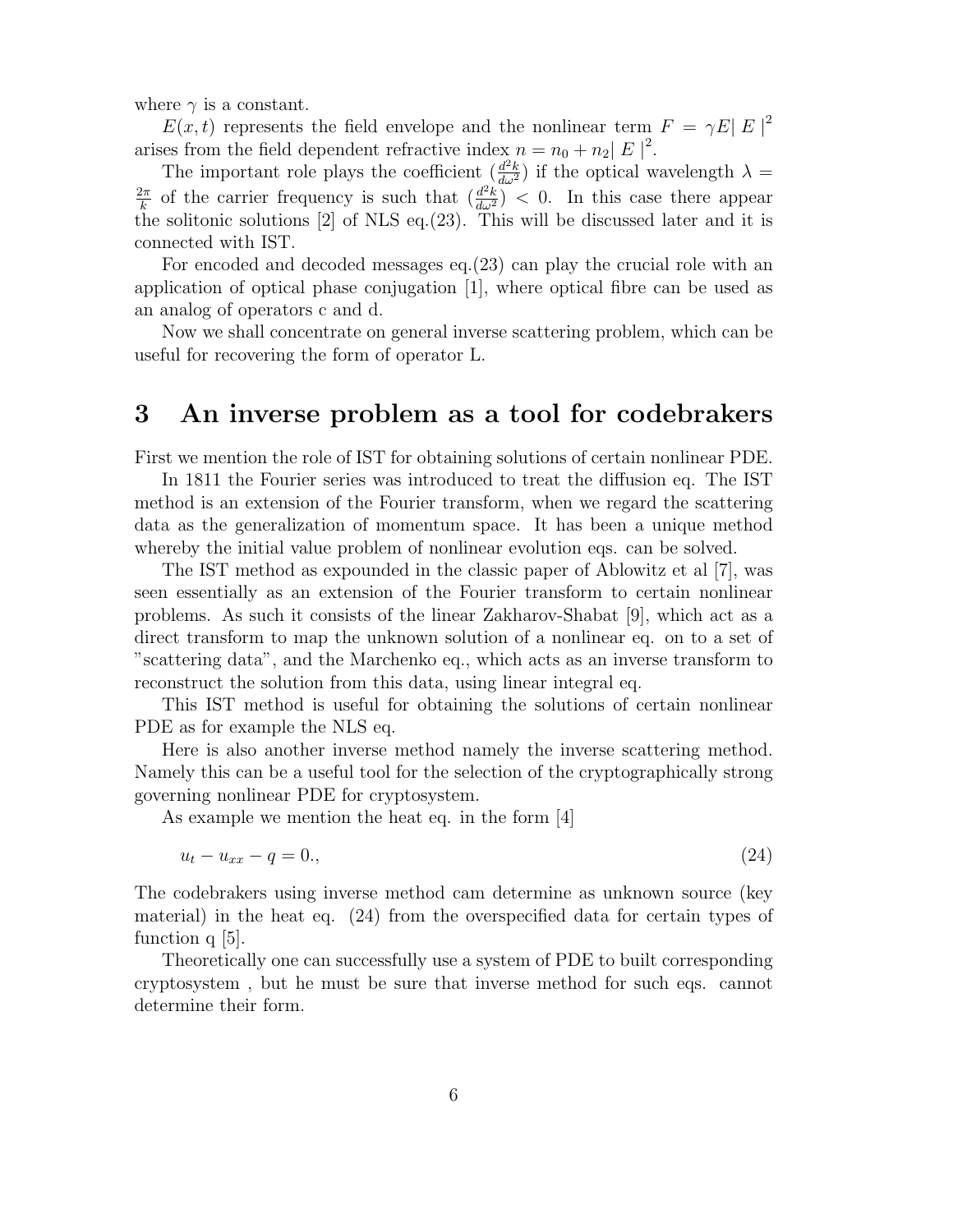The name of the inverse scattering method (or problem) follows from Physics. Here in the usual scattering theory, the hamiltonian of the system (corresponding the evolution eq.) or the interparticle forces are known. Physical quantities the cross section, polarization etc. are to be calculated and subsequently confronted with experimental results. The "inverse" problem is posed in the opposite direction:

given certain kinds of information obtained more or less directly from scattering experiments, we are to determine the interparticle forces.

The same situation arises in crypto application, which we discuss.

For the codemaker the inverse method can be an antitool, which can be used for the selection from nonlinear PDE, which are not applicable in crypology.

Let codemakers assume a nonlinear PDE that contains certain parameters and a number of arbitrary function (for example the form of L, key material, the form of F from sect.2), which we shall refer as the "cryptoforces". Also included are boundary conditions of a given kind on arbitrary surfaces.

The solution of this systems gives rise to a set of functions that are more or less directly observable (encoded message). Let us collectively refer to these functions as the "encoded data".

Let the plaintext message f is evaluated under this "cryptoforces" to the codetext g. Thus the solution of the direct problem of solving PDE establishes a map  $c: C^D \to E$ , which consists of the cryptoforces, to the "data", which are the codetext E.

The inverse problem is to find the inverse  $c^{-1}$  of this map starting from the codetext. The first step in solving the inverse problem must be to answer the question whether the map  $c^{-1}$  is one-to-one. We will take it for granted that c is well-defined so that it assigns to each point  $C^D$  a unique way. If there is no uniqueness there can obviously be no inverse.

If the one-to-one of c is established, the inverse map  $c^{-1}$  exists.

The set E, i.e. the set of admissible data may be difficult to define in terms other than its definition. Often encoded messages look just like plaintext messages  $E = C^D$ .

The problem how to characterize admissible data intrinsically without the reference to the set  $C^D$  and the map c, is the so called characterization or existence problem. For cryptosystem application the existence problem does not arise because the aim is to reconstruct the cryptoforces and here the cryptodata are constructed solving the direct problem.

The next step in solving the inverse problem is the stability of the mapping. This is the question of its continuity in some suitable topology.

The continuity of the map c may be well established but that does not necessarily tell us if the  $c^{-1}$  is continuous and in what topology.

This question is particularly important in cryptosystems application because it is necessary here to retain codetext to sufficient accuracy so one can invert to recover plaintext.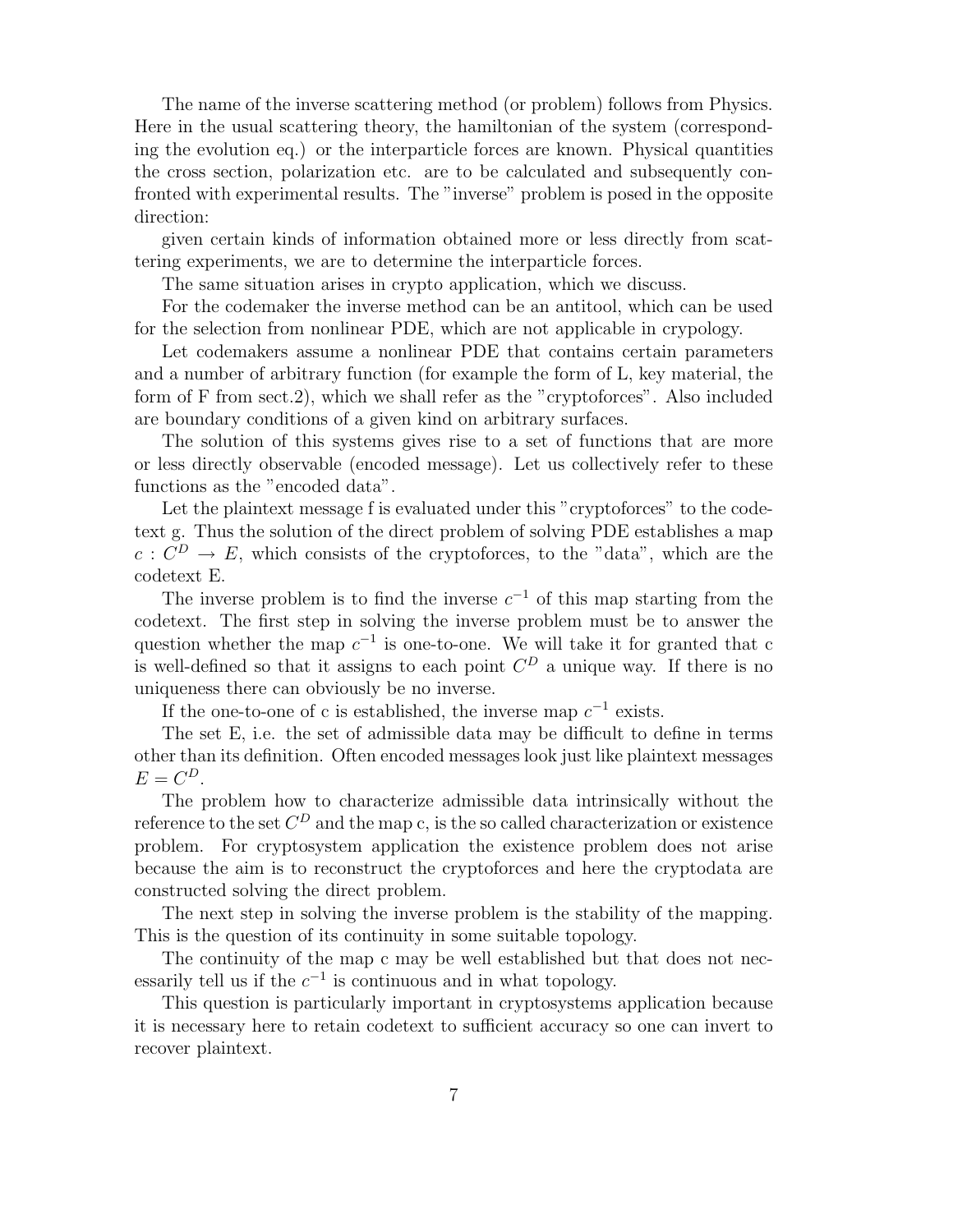For example let the two sets of g will differ by small unknown amounts. If the inversion is not continuous, this small difference in g may be correlated with a large difference in the f.

Once existence, uniqueness and stability have been established the problem is well posed in the sense Hadamard.

Generally the inverse problems are notoriously ill posed. Thus it may well happen that one or more Hadamard's criteria for well-posed problem will be found to be violated. It is instructive to see general discussion of inverse problems [10]. Of course the class of ill-posed problems is larger then the class of inverse problems.

For codebrakers the most important task is to find an actual reconstruction procedure for the map  $c^{-1}$  from measurements of plaintext/codetext pairs.

For codemakers it is important to choose the governing nonlinear PDE in such a way that the reconstruction procedure for the map  $c^{-1}$  is impossible. The complexity theory has little to say about the difficulty of such problems. It belongs to the realm of discrete mathematics and an application on the hard problems in continuous mathematics is not known.

The governing eq. could be for example the hyperbolic eq.

$$
(\partial_{tt} - L)u = F(u) \tag{25}
$$

defined at the domain  $0 \le x \le 1, 0 \le t \le 1$  and then this procedure would share many of these ideas of cryptosystems from sect.2. Even if an eaversdropper could determine all eigenvalues of L for the linear system  $F = 0$ , this is generally insufficient to recover L, what is the statement of the classical inverse Sturm-Liuville problem.

When the energy in each eigenmode is added, then recovery methods are possible in one space dimension. In higher space dimensions the determination of L from such spectral data remains an enigma.

The instructive example could be also the ordinary Schrödinger equation from quantum mechanics

$$
(i\partial_t - \partial_{xx} + F(x))u = F(u),\tag{26}
$$

where  $F(x)$  is a potential.

The solution of the inverse scattering problem for the eq.  $(26)$  (with a reflection coefficient given as a function of the wave number) is not unique if there are bound states (discrete eigenvalues). The same is true for three dimensions. In order to make it unique the data have to include the eigenvalues and one additional parameter for each [11].

Studying the inverse Schrödinger scattering in three dimensions it gives a view on methods, which can be generally used as the tools for codebrakers in other cases. The methods are based on a Marchenko-procedure, a Gelfand-Levitan procedure or a  $\delta$  procedure (see for example [12]).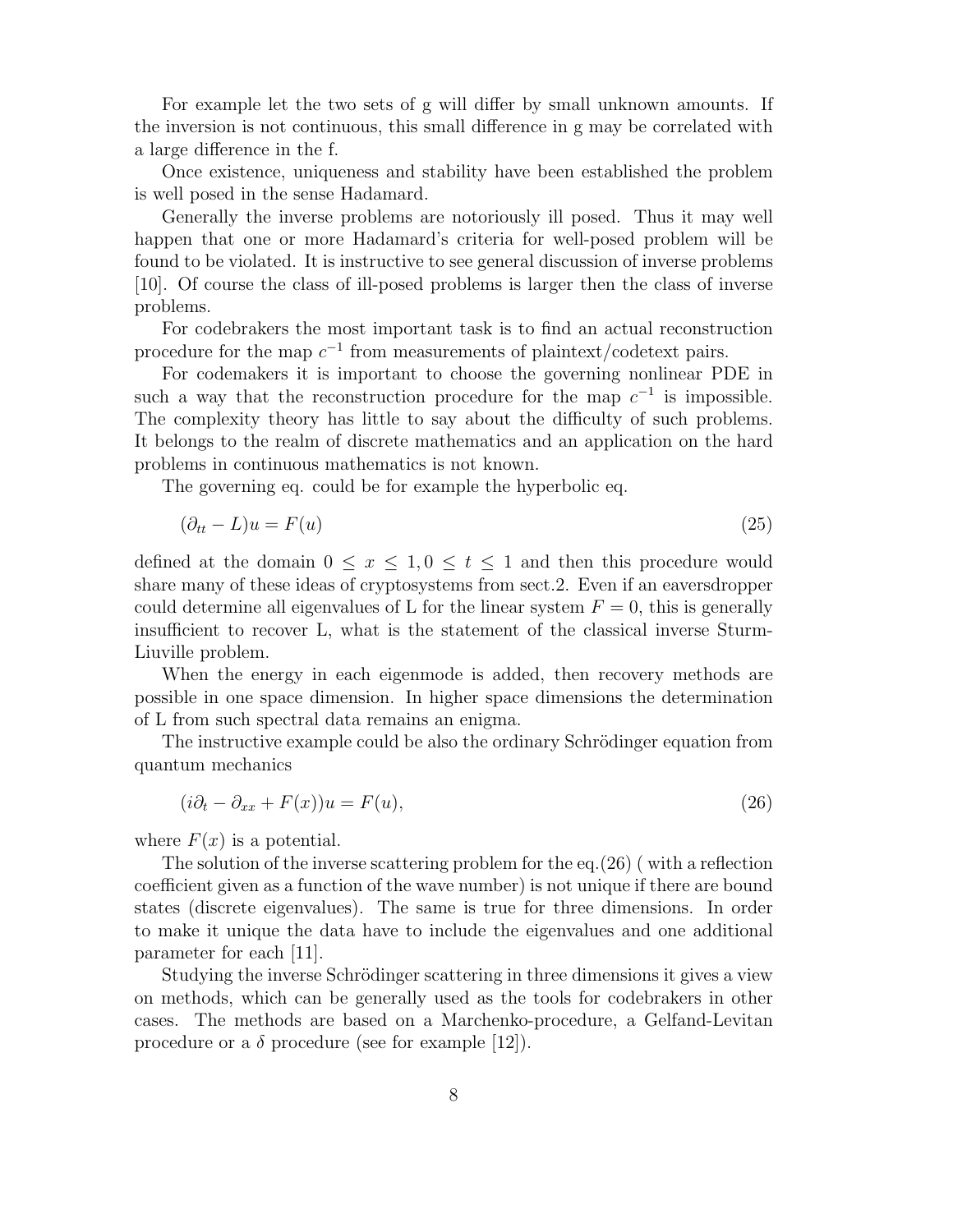An important example of an inverse eigenvalue problem is provided by the mentioned Sturm-Liouville problem on the finite line. The problem is to construct the potential  $q(x)$  in eq.

$$
\partial_{xx}u(x) + (\lambda - q(x))u(x) = 0,\t\t(27)
$$

from eigenvalue data relating to the end conditions  $u_x(0) = 0 = u(1)$ .

The function q(x) may be constructed uniquely from the eigenvalues,  $\{\lambda_i\}_1^{\infty}$ , and the norming constant

$$
\rho_i = \int_0^1 [u_i(x)]^2 dx,
$$
\n(28)

of the eigenfunctions  $u_i(x)$ , chosen to satisfy  $u_i(0) = 1$ . The fundamental step in the solution of the inverse problem is, that before constructing  $q(x)$ , we first construct the eigenfunctions,  ${u_i(x)}_1^{\infty}$ , and we do this by seeking  $u_i(x)$  in the form

$$
u_i(x) = \cos(\sqrt{\lambda_i}x) + \int_0^x H(x, s) \cos(\sqrt{\lambda_i}s) ds.
$$
 (29)

We are not concerned with the details of the procedure, but we point out some features:

- 1. The functions  $\cos(\sqrt{\lambda_i}x)$  are the solutions of the eq.  $\partial_{xx}u + \lambda_i u = 0, u_x(0) =$ 0.
- 2. Expression (29) has a "triangular" form, i.e.  $u_i(x)$  is made up form values of  $\cos(\sqrt{\lambda_i}s)$  in the interval  $0 \leq s \leq x$ .
- 3. The functions  $H(x, s)$  must be found so that the resulting  $u_i(x)$  form a complete orthogonal set. This requires that  $H(x, s)$  satisfy an integral eq.

$$
P(x, y) + \int_0^x P(y, s)H(x, s)ds + H(x, y) = 0, 0 \le y \le x,
$$
 (30)

where  $P(x, y)$  can be constructed from the spectral data  $\{\lambda_i, \rho_i\}_1^\infty$ .

4. If only a finite set  $\{\lambda_i, \rho_i\}_1^m$  is specified, then the data can be "completed" by using the spectral data  $\{\lambda_i, \rho_i\}_{m+1}^{\infty}$  of the eq.  $\partial_{xx}u + \lambda_i u = 0$ .

McLaughlin [13] has shown that a Gelfand-Levitan-like procedure may be developed for the alternative form of the Sturm-Liouville problem.

On this simple example we demostrated the way how codebraker obtain the key material if the governing eq. for the cryptosystem has the form of eq.(26) plus the term of the time evolution.

Here the important role can play also the q-deformed inverse scattering problem [14]. There is shown how from the known spectral data  ${E_n}$  via a general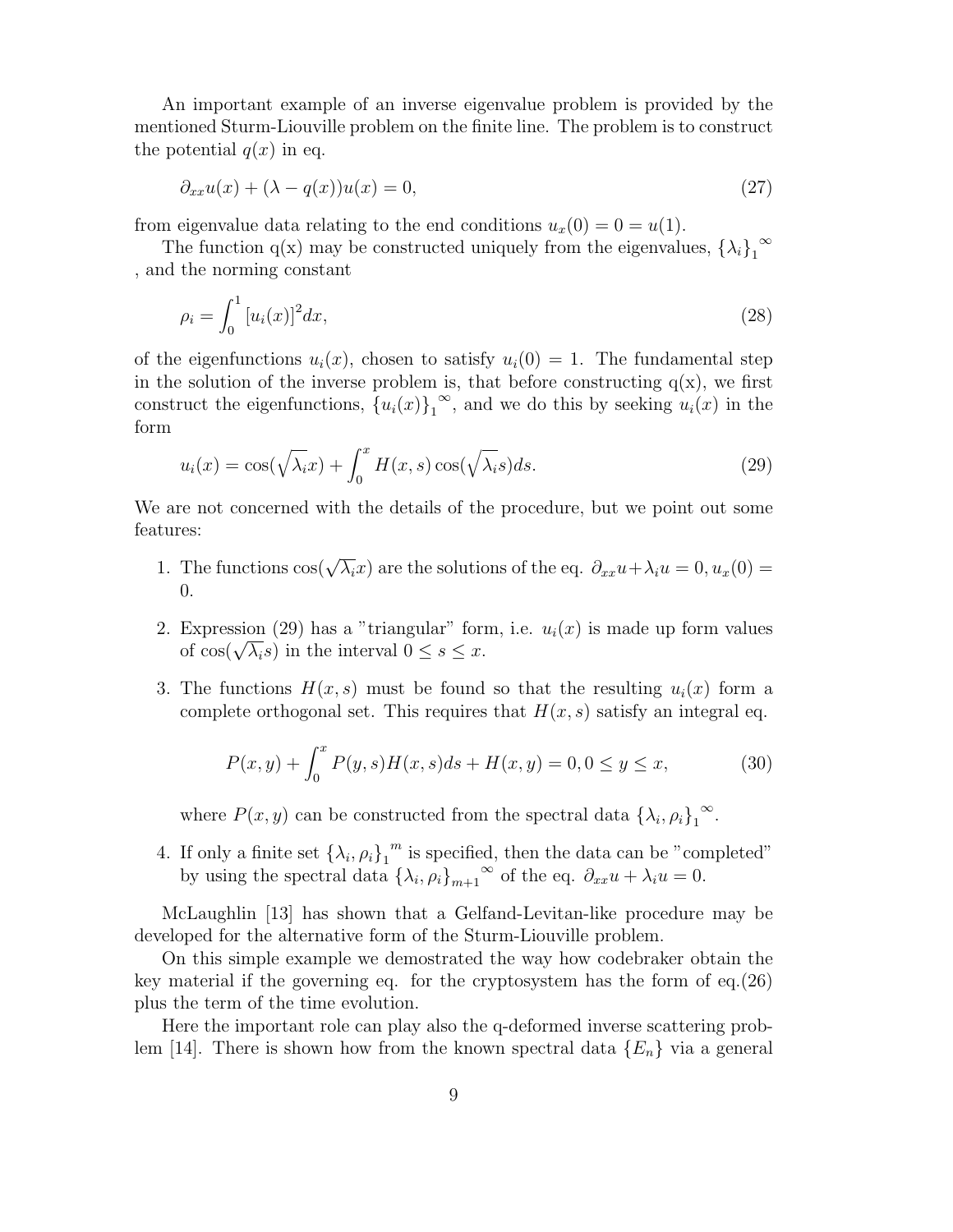q-deformation we can obtain the unknown potential with the spectrum  ${E_n}^*$ , which is connected with  ${E_n}$  via q-deformation.

Of course for higher dimensions and nonlinear PDE the solving of the inverse problem in most cases represents long standing hard problem in continuous mathematics.

Here we can see also the possibility to combine a few nonlinear PDE into a system, or use the vector extension of these eqs. or other discretization to mix such hard problems with complexity theory in discrete mathematics.

## **4** An application of the nonlinear Schrödinger **equation in cryptology**

As was mentioned the most interesting perspective of the application of nonlinear PDE in cryptology is a possibility of realization an optoelectronic purely analog crypto-device with optical fibres.

Of course such crypto device can be constructed also using a optical hologram as one time pad, what it is another interesting application of optolectronics for information security.

The advantage of such devices is that it would be possible make the crypto information at rates Gbit/s. Today the technology is giving the optical fibres with enough precision for using them for crypto application. Now exists interferometric quantum cryptography devices [15], what is a nice application of optoelectronics in quantum cryptography.

Here we are interesting about the application of optoelectronics in classical cryptography, namely we propose to use optical phase conjugation (multimode fibres) [1] or on solitons based communication system for crypto application.

We concern on a skeleton of mathematical description of such a theoretical optoelectronic crypto-device, combining optical phase conjugation via multimode fibres with solitons in optical fibres.

For solitons the optical fibre is one-dimensional world, where the developing of light pulses is given by NLS eg.(23). Solitons, what are the special solutions of some nonlinear PDE, can be described by the following way.

Let us use a normalized form of eq.(23) with  $\left(\frac{d^2k}{d\omega^2}\right) = -1, \gamma = 2$  such that solitons are possible

$$
iE_x - \frac{1}{2}E_{tt} + E||E||^2 = 0.
$$
\n(31)

J.Satsuma and N.Yajima [16] have used IST on eq.(31), with the initial pulse profile

$$
E(0,t) = \frac{N}{T} sech(\frac{t}{T}),
$$
\n(32)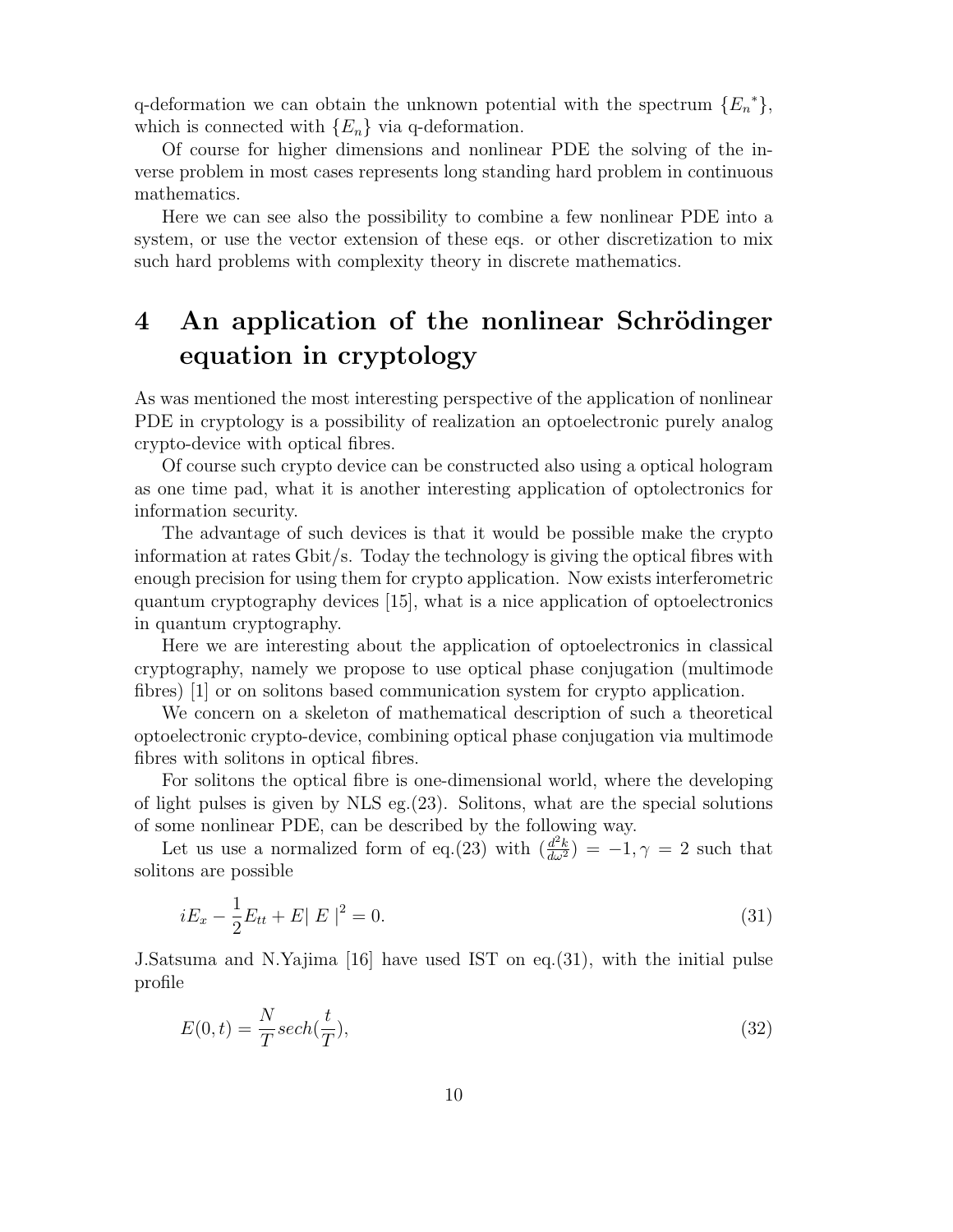where T denotes pulse width and N is an integer. They showed that this initial data produces N zeros of the transmission coefficient in the complex plane each of which have zero real part. This is caused by the fact that the initial profile has zero phase. We shall call this "N-soliton" case even though the solitons are not comletely independent.For integer N, analytic solutions of the NLS exist and are presented in [17]. There a vector extension of NLS is used in the form

$$
iu_{Nt} + u_{Nxx} + (\bar{u}_N u_N)u_N = 0,\t\t(33)
$$

where

$$
u_N(x,t) = (u_{N,1}, u_{N,2}...u_{N,m})^{Tr},
$$
\n(34)

$$
\bar{u}_N u_N = \sum_{j=1}^m |u_{N,j}|^2, m \ge N. \tag{35}
$$

N-soliton pulses for  $N \geq 2$  are deeply modulated pulses which are periodic in x and therefore return to the same initial profile for distances

$$
x_0 = \frac{nT^2 \pi}{2}, \text{n integer.} \tag{36}
$$

Note that  $x_0$  scales with  $T^2$ , a broader pulse requires a longer distance to execute one period. Hence every fibre of a given length has a particular pulse which resonates exactly with it. L.Mollenauer and R.Stolen [18] have exploited this facts in building a soliton laser and we can it use for cryptosystem.

Let us suppose a two-dimensional plane with plaintext f divided on j subplanes. Each subplane will be transmitted by the optical system , which consists from single-mode fibres (I), corresponding one-to-one map  $c_{\lambda j}^{IN}$  from the j subplane with single mode  $\lambda_j$  on  $g_{\lambda j}I^N$ , where N denotes N solitonic pulses, which are determined by the length of the single mode fiber.

On each monovide fiber we can put the key material via optical sensors [19] for example from the quantum optical chaotic generator ( which are usual for the optical experiments on the verification local realism in quantum physics ) or another with the chaotic behavior [3].

In the optical system it will be transmitted due the multimode optical fibre (II), where the distortion arise  $(c^{II})$ , because a spatial image sent down optical fibre cable travels via many optical modes. Each mode correspondes to a given ray that zigzags down the fiber. Since all the mode traverse different paths, by the time they reach the end of the fiber they are out of step, producing unrecocgnizable image .

This multimode optical cable represents cryptoforces map where also key material (for example hologram) can be added. Such encoded image represents cipher image which can be transmitted via telecommunication media.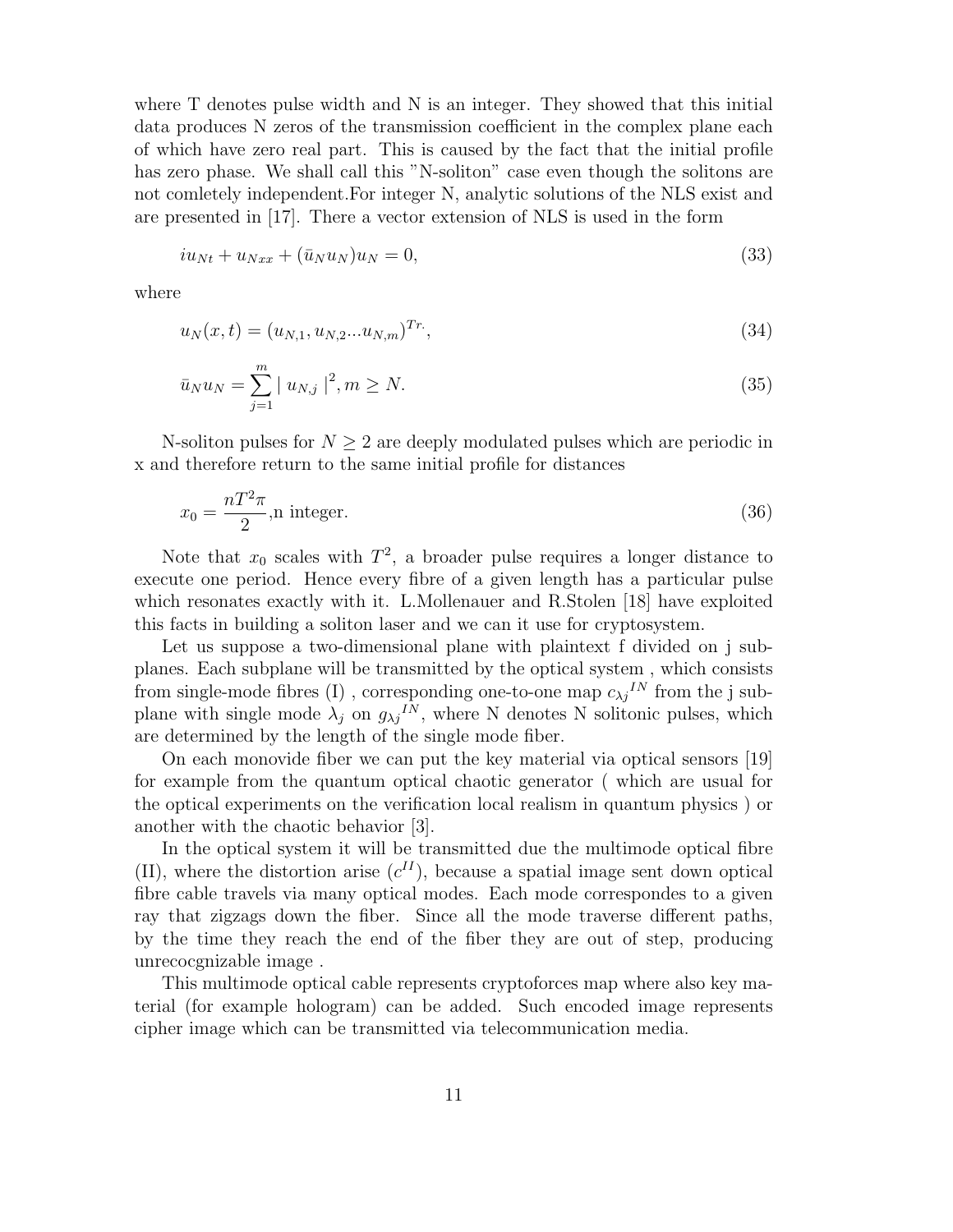The decrypted image can be obtained if it is phase-conjugated in inverse order. It must be sent down through an identical optical system in inverse order so  $d^{II} = (c^{II})^{-1}$ , which produce  $g_{\lambda j}^{IIN}$  and  $d_{\lambda j}^{IIN} = (c_{\lambda j}^{IIN})^{-1}$  such that

$$
d_{\lambda j}^{IN} d^{II} [c^{II} (c_{\lambda j}^{IN} f)] = f. \tag{37}
$$

The idea of such optoelectronical crypto-device is simple in principle although in practice, it is much harder to achieve this. From cryptanalytical point of view such system combine hard problems from the complexity theory with hard inverse problem and it can represents a superenigma also for the quantum computer in future.

### **5 Discussion**

This paper presents to main goals:

- 1. presents the role of inverse problems and inverse methods in cryptological application of nonlinear PDE, which was established by G.R.Blakley [4]. On simple example of one dimensional heat eq. we show, how the key material can be obtained via inverse method. Of course using inverse methods we can analyze the effect of particular differences in f pairs on the differences of the g pairs. These differences can be used to assign probabilities to obtain the possible potentials (key materials) and to determine the most probable one. This idea was rediscovered in cryptology as differential cryptanalysis [20]. We mentioned also IST method which is connected with the solitonic solutions for some nonlinear PDE and NLS eq. in crypto application was discussed.
- 2. presents new application of NLS eq. for the crypto device with optical fibres whose cryptoanalysis presents superenigma also for quantum computers in future [21].

This work was covered by grant GA AV CR number T300100403 .

### **References**

- [1] D.M.Pepper, Aplication of optical phase conjugation, Scientific American, 254, n.1 (1986) 74.
- [2] E.M.Dianov, Optical Solitons in Fibres, Europhys. news 2 (1992)23.
- [3] J. Lesurf, A spy's guide to chaos, New Scientist 1, February (1992) 29.
- [4] G.R.Blakley, W.Rundell, Cryptosystems based on an analog of heat flow, CRYPTO 87, Lecture Notes in Comp.Sci.293, Springer-Verlag (1987)306.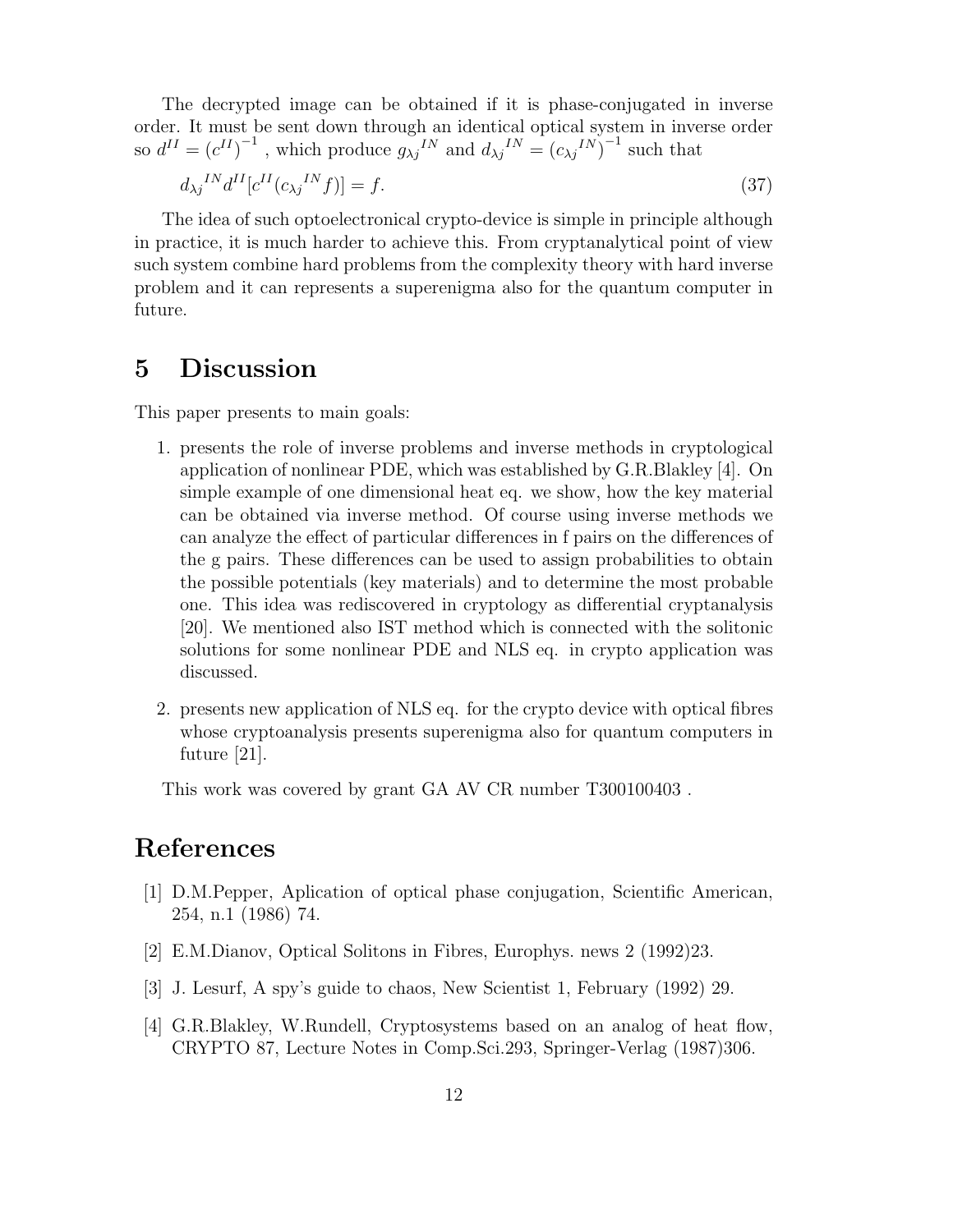- [5] J.R.Cannon and S.P.Esteva, An inverse problem for the heat equation, Inverse Problem 2, n.4 (1986)395.
- [6] D.M.Young and R.T.Gregory, A Survey of Numerical Mathematics, Vol.2, Addison-Wesley,Reading.Massachusetts (1973) pp.1078,1086-88.
- [7] M.J.Ablowitz, A.Ramani and H.Segur, J.Math.Phys. 21, (1978) 715.
- [8] V.E.Zacharov, A.B.Shabat, Sov.Phys.JETP,v.34,62 (1972).
- [9] A.Hasegawa and F.Tappert, Appl.Phys.Lett 23 (1973) 142.
- [10] P.C.Sabatier, Well-possed questions and exploration of the space of parameters in linear and nonlinear inversion, in Inverse Problems of Acustic and Elastic Waves, F.Santona et al., editors,SIAM,Philadelphia (1984) 82; P.C.Sabatier, A few geometrical features of inverse and ill-posed problems, H.W. Engl and C.W.Groetsch, editors, Academic Press, New York (1987).
- [11] K.Chadan and P.C.Sabatier, Inverse Problems in Quantum Scattering Theory, Springer-Verlag,New York (1977).
- [12] Roger G.Newton, Scattering Theory of waves and Particles, second edition,Springer-Verlag,New York (1982); R.Beals and R.R.Coifman,Linear spectral problems, nonlinear equations and the method,Inverse Problems, v.5, n.2 (1989)87.
- [13] J.R.Mc Laughlin, An inverse problem of orders four,SIAM J.Math.Anal.7(1976)646; J.R.Mc Laughlin, Bounds for constructed solutions of second and fourth order inverse eigenvalue problems,Diff.Eqs.ed I.W. Knowles and T.R.Lewis,Amsterdam: Elsevier , North Holland (1984)437.
- [14] J.Hruby,Q-deformed inverse scattering problem,Suppl.ai Ren.del Circ.Matem.di Palermo,Ser.II.n.37(1994)103.
- [15] R.J.Hughes et al.,Contemporary Physics,v.36, n.3 (1995)149; J.Hruby, Lecture Notes in Computer Science 1029,(1995)282.
- [16] J.Satsuma and N.Yajima,Progr.Teor.Phys.Suppl.55(1934)284.
- [17] J.Hruby, J.Phys A:Math.Gen.22 (1989)1807.
- [18] L.Mollenauer and R.Stolen, Optics. Lett (1984)13.
- [19] S.Donati,V.Annovazi-Lodi,T.Tambosso,Magneto-optical fibre sensors for electrical industry: analysis of performance, IEEE Proceedings,v.135,Pt.J,n.5 (1988) 372.